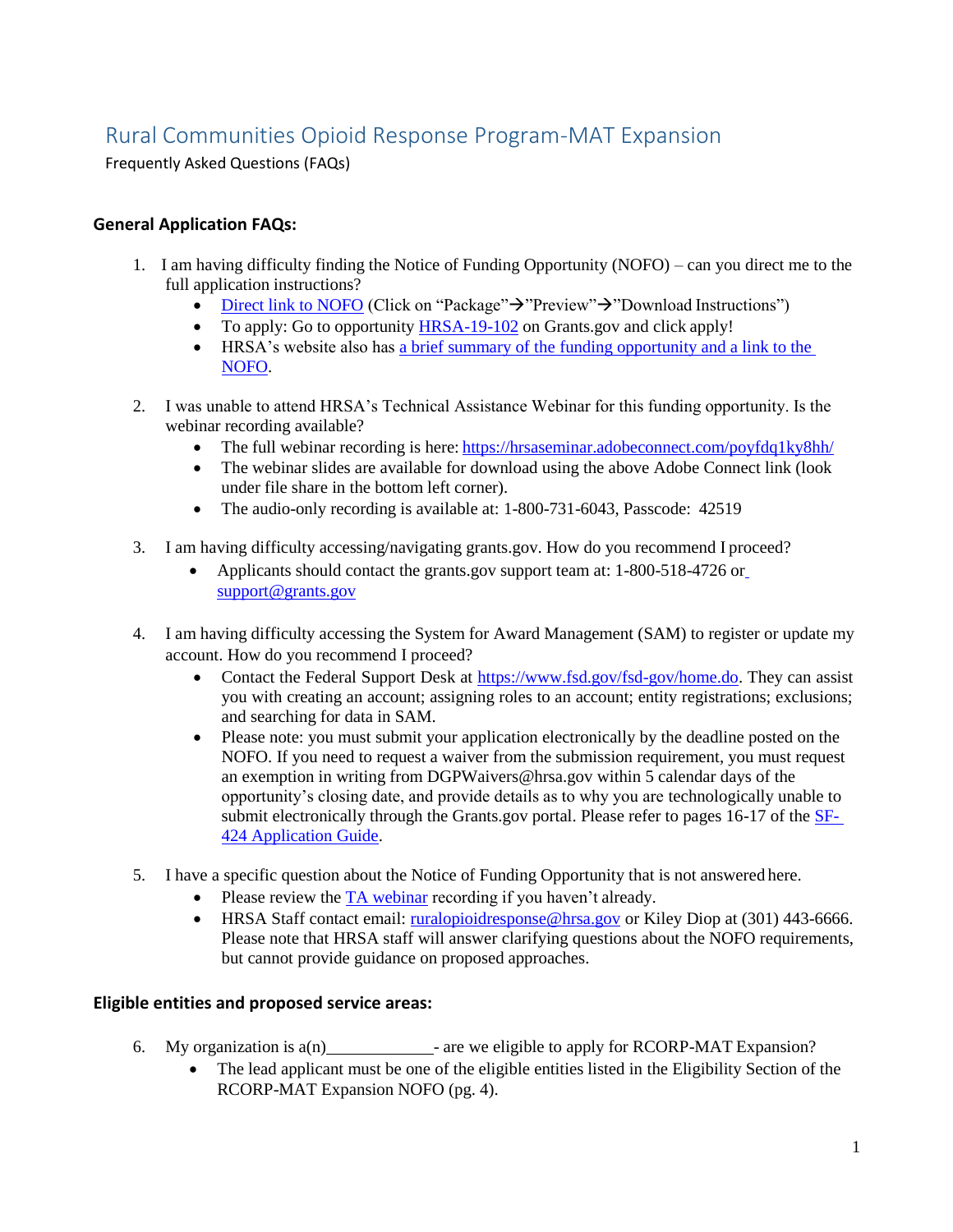- Additionally, the lead applicant must be located in HRSA-designated rural area, as defined b[y](https://data.hrsa.gov/tools/rural-health/) <https://data.hrsa.gov/tools/rural-health/> (pg.4).
- The proposed service area must be an entirely HRSA-designated rural area. RCORP-MAT Expansion applicants must demonstrate this [using the rural analyzer tool](https://data.hrsa.gov/tools/rural-health/) and listing service area counties (for fully rural counties) and/or census tracts (for partially rural counties) in the application (pg. 4).
- If your organization is not one of the entities listed in the Eligibility Section of the NOFO and/or is not located in a HRSA-designated rural area, then you are not eligible to apply as the lead applicant; however, you may be able to serve as a partner organization/subcontractor on the grant (pp. 2, 7, 15-16).
- 7. The target population is located in a county that is partially rural. How should my organization address this in the application?
	- RCORP-MAT Expansion applicant organizations can determine whether their physical street address is located in a HRSA-designated rural area by visiting here: <https://data.hrsa.gov/tools/rural-health/>
	- Applicants must confirm that the target population is located exclusively in the portions of the county [that are considered rural:](https://datawarehouse.hrsa.gov/tools/analyzers/geo/rural.aspx) [https://www.hrsa.gov/sites/default/files/ruralhealth/resources/forhpeligibleareas.pdf](http://www.hrsa.gov/sites/default/files/ruralhealth/resources/forhpeligibleareas.pdf)
	- A map of eligible rural areas can be viewed at this link[:](https://data.hrsa.gov/hdw/tools/MapTool.aspx) <https://data.hrsa.gov/hdw/tools/MapTool.aspx>
		- Select Rural Health in the left side bar underneath HRSA data.
- 8. Can applicants apply for this funding opportunity if they have applied for an [FY19 RCORP-Planning](https://www.hrsa.gov/grants/fundingopportunities/default.aspx?id=a89b862d-abda-4d83-80b4-6fb20528d035) [grant](https://www.hrsa.gov/grants/fundingopportunities/default.aspx?id=a89b862d-abda-4d83-80b4-6fb20528d035) or [FY19 RCORP-Implementation](https://www.hrsa.gov/grants/fundingopportunities/default.aspx?id=7afdb9d3-f7e5-484a-9c91-618e809c6005) grant?
	- Yes, applicants and/or award recipients of the RCORP-Planning and –Implementation grants are eligible to apply to RCORP-MAT Expansion, as indicated on p.21 Attachment 10, assuming they meet the eligibility criteria described on pg. 4 of the NOFO.
	- In Attachment 10, applicants should make it clear how this grant would be different and not duplicate the activities of the other RCORP grant(s).
- 9. My organization is not one of the eligible entities listed in the Eligibility Section of the RCORP-MAT Expansion NOFO, but would like to apply on behalf of an eligible entity and serve as the fiscal and administrative agent on the grant. Is my organization eligible to apply?
	- No, the lead applicant organization must be one of the eligible entities listed in the Eligibility Section of the RCORP-MAT Expansion NOFO (pg. 4), be located in a HRSA-designated rural area, and be responsible for programmatic and financial reporting and ensuring compliance with grant terms, requirements, and legislation.
	- Please note: The lead applicant can subcontract with an organization to assist with the administrative and financial components of the grant, so long as there is a contract in place that describes the nature of the financial services provided. The lead applicant would still serve as the fiscal agent for the grant, funds would be drawn down from the lead applicant's bank account, and subcontractors would be paid through the lead applicant.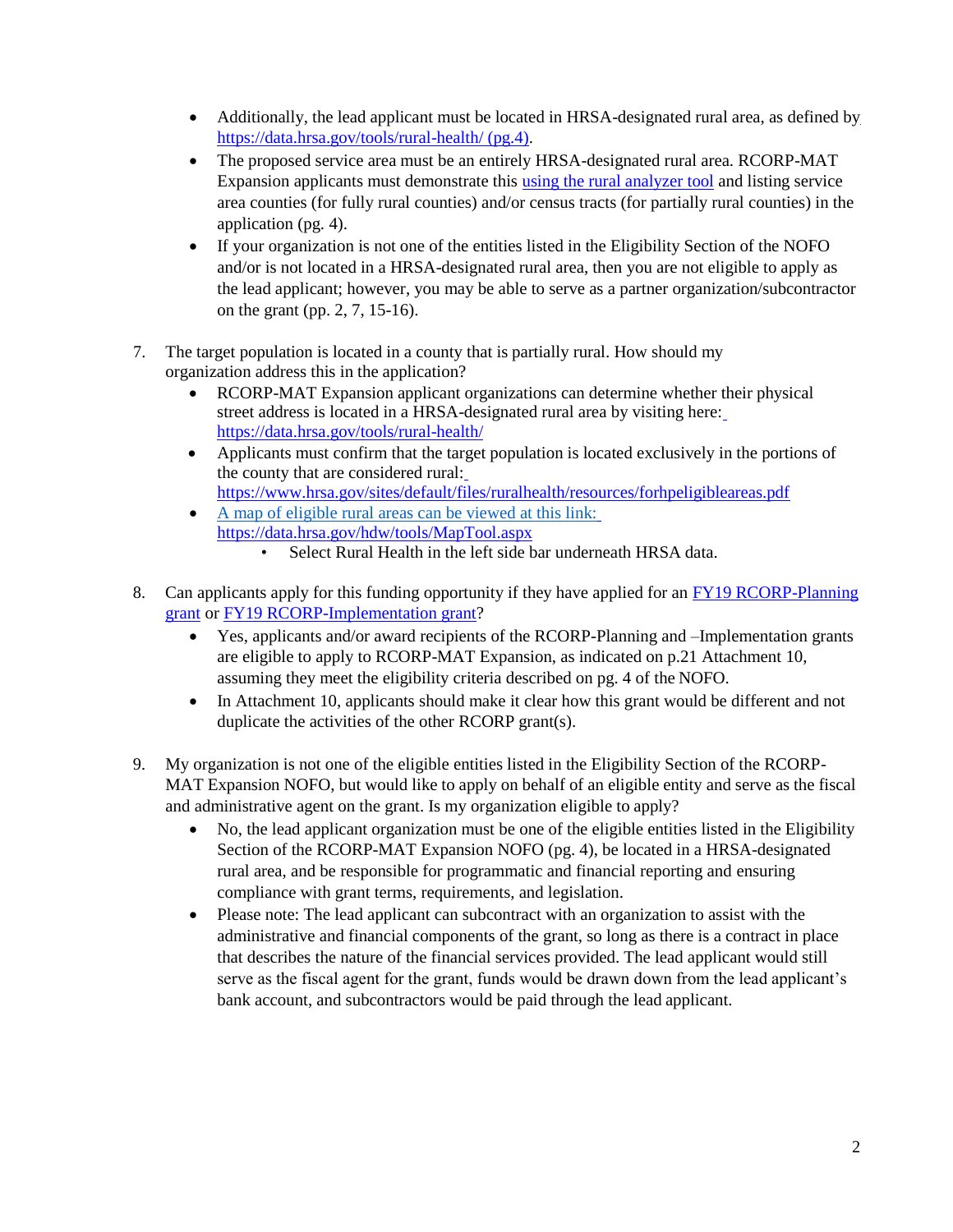#### *Parent Organization and/or Employment Identification Number (EIN) Questions*

- 10. My [organization's parent company is located in an urban area, but has several rural offices that](https://www.hrsa.gov/sites/default/files/ruralhealth/resources/forhpeligibleareas.pdf) [serve r](https://www.hrsa.gov/sites/default/files/ruralhealth/resources/forhpeligibleareas.pdf)ural populations. Is my organization considered rural?
	- Generally, if an organization shares an EIN with its urban parent company, it is considered urban for the purposes of the RCORP-MAT Expansion grant and would not be eligible to apply as the lead applicant. In this instance, the organization could serve as a partner organization/subcontractor on the grant.
	- In cases where a satellite office is located in a rural area, has a unique EIN, and acts autonomously from the parent organization, then that satellite location is considered rural and is eligible to apply as the lead applicant on the grant if it is one of the eligible entities listed in the Eligibility Section of the RCORP-MAT Expansion NOFO (p. 4).
- 11. My organization is one of the eligible entities listed in the Eligibility Section of the RCORP-MAT Expansion NOFO, but shares an EIN with a parent company that is not one of the eligible entities listed. Is my organization eligible to apply?
	- If your organization is one of the eligible entities listed in the Eligibility Section of the RCORP-MAT Expansion NOFO, acts autonomously from the parent organization, and both your organization and the parent organization are located in HRSA-designated rural areas, then your organization is eligible to apply.
	- **Note that multiple applications where the lead applicant is associated with the same EIN are not permitted under the RCORP-MAT Expansion grant. Only one application per EIN is permissible. This applies to instances where multiple organizations/facilities separately apply for the funding opportunity, but all share the same EIN as a common parent organization. If multiple applications where the lead applicant is associated with the same EIN are submitted, HRSA will only accept the last validated electronic submission, under the correct funding opportunity number, prior to the Grants.gov application due date as the final and only acceptable application (p. 4).**
- 12. Is an organization allowed to serve as the lead applicant for one application and as a "partner organization" for another application?
	- The RCORP-MAT Expansion NOFO limits organizations from serving as the lead applicant on more than one application. However, an organization would be eligible to apply as a partner organization for multiple applications, just not as the lead applicant for more than one application.
	- **As a reminder, HRSA will not accept multiple applications where the lead applicantis associated with the same EIN under the RCORP-MAT Expansion grant. Only one application per EIN is permissible. This applies to instances where multiple organizations/facilities separately apply for the funding opportunity, but all share the same EIN as a common parent organization. If multiple applications where the lead applicant is associated with the same EIN are submitted, HRSA will only accept the last submitted application associated with that EIN.**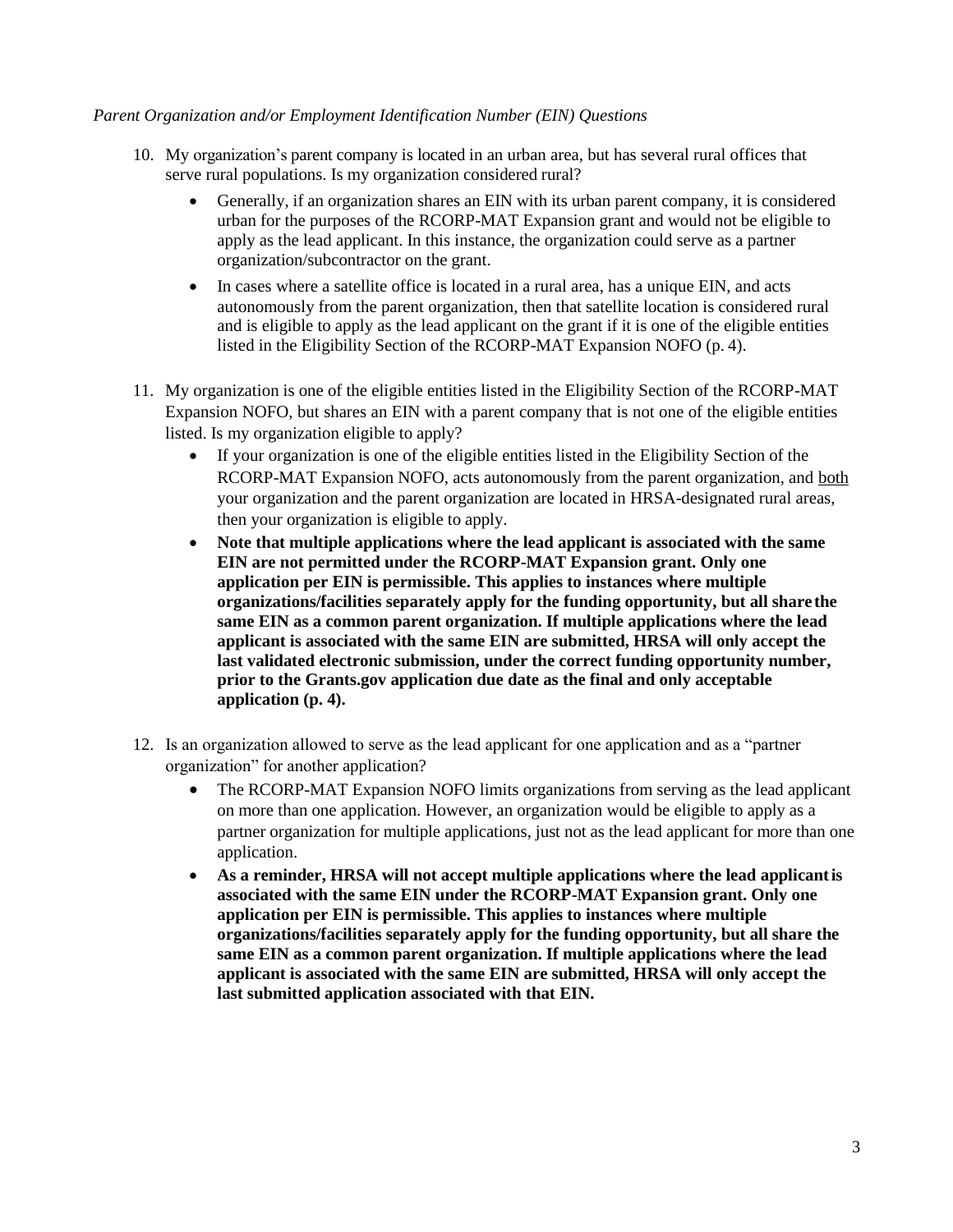## **Application requirements and allowable costs:**

- 13. Where can I find the data/information required for the RCORP measures in Appendix D?
	- Per the notice of funding opportunity, applicants should use the most recent available data/information from appropriate sources (e.g., local, state, tribal, federal) and cite any information they provide. Appendix B contains several resources applicants can leverage.
	- If awarded, the RCORP-Technical Assistance provider is available to help identify appropriate data sources for subsequent grantee reporting cycles.
- 14. Is there an expectation that RCORP-MAT Expansion funding should cover treatment costs for patients who are uninsured/underinsured?
	- The RCORP-MAT Expansion grant should serve as a payer of last resort—i.e., all services covered by reimbursement should be billed and every reasonable effort should be made to obtain payment, but the grant should cover services for individuals who are unable topay.
- 15. Can award recipients use RCORP-MAT Expansion funds to treat urban residents who seek care at their facilities?
	- While award recipients should exclusively **target** populations residing in HRSA-designated rural areas, it is acceptable if urban residents also happen to benefit from the RCORP-MAT Expansion grant.
- 16. Since award recipients will be working closely with an external RCORP evaluator, should I budget for an evaluator to assess the impact of my project?
	- If awarded funds, your organization should be prepared to track, collect and report data to give to the external RCORP evaluator and complete all required qualitative and quantitative reporting requirements as outlined in the NOFO (pp. 31-2; 43-4). If your organization is unable to track and collect these data without an evaluation expert, you can include hours for a consultant or other data specialist to perform these required tasks in your staffing plan and budget and budget narrative.
- 17. Will I need to complete an A-133 audit for this grant?
	- $\bullet$  In general, if an award recipient's federal awards exceed \$750,000 in any given year, they will need to conduct an audit.
	- However, please refer to Subpart F of the Uniform Administrative Requirements, Cost Principles, and Audit Requirements for HHS Awards for further guidance[:](https://www.ecfr.gov/cgi-bin/retrieveECFR?gp=1&SID=4d52364ec83fab994c665943dadf9cf7&ty=HTML&h=L&r=PART&n=pt45.1.75&sp45.1.75.f) [https://www.ecfr.gov/cgi](https://www.ecfr.gov/cgi-bin/retrieveECFR?gp=1&SID=4d52364ec83fab994c665943dadf9cf7&ty=HTML&h=L&r=PART&n=pt45.1.75&sp45.1.75.f)[bin/retrieveECFR?gp=1&SID=4d52364ec83fab994c665943dadf9cf7&ty=HTML&h=L&r=P](https://www.ecfr.gov/cgi-bin/retrieveECFR?gp=1&SID=4d52364ec83fab994c665943dadf9cf7&ty=HTML&h=L&r=PART&n=pt45.1.75&sp45.1.75.f) [ART&n=pt45.1.75#sp45.1.75.f](https://www.ecfr.gov/cgi-bin/retrieveECFR?gp=1&SID=4d52364ec83fab994c665943dadf9cf7&ty=HTML&h=L&r=PART&n=pt45.1.75&sp45.1.75.f)
- 18. Does a partner organization need to receive RCORP-MAT Expansion grant funds in order to be considered full, participating partner organizations for the purposes of this grant?
	- No, it is not necessary to distribute the grant funds across all partner organizations for the RCORP-MAT Expansion funding opportunity. Applicant organizations have discretion regarding how they propose to allocate the total budget, provided that the projected budget complies with all applicable HHS policies and other federal requirements (p.17). Applicants should detail the nature and extent of the partner organizations' financial and programmatic commitment to the proposed project activities in Attachments 4, 5, and, if applicable, 6.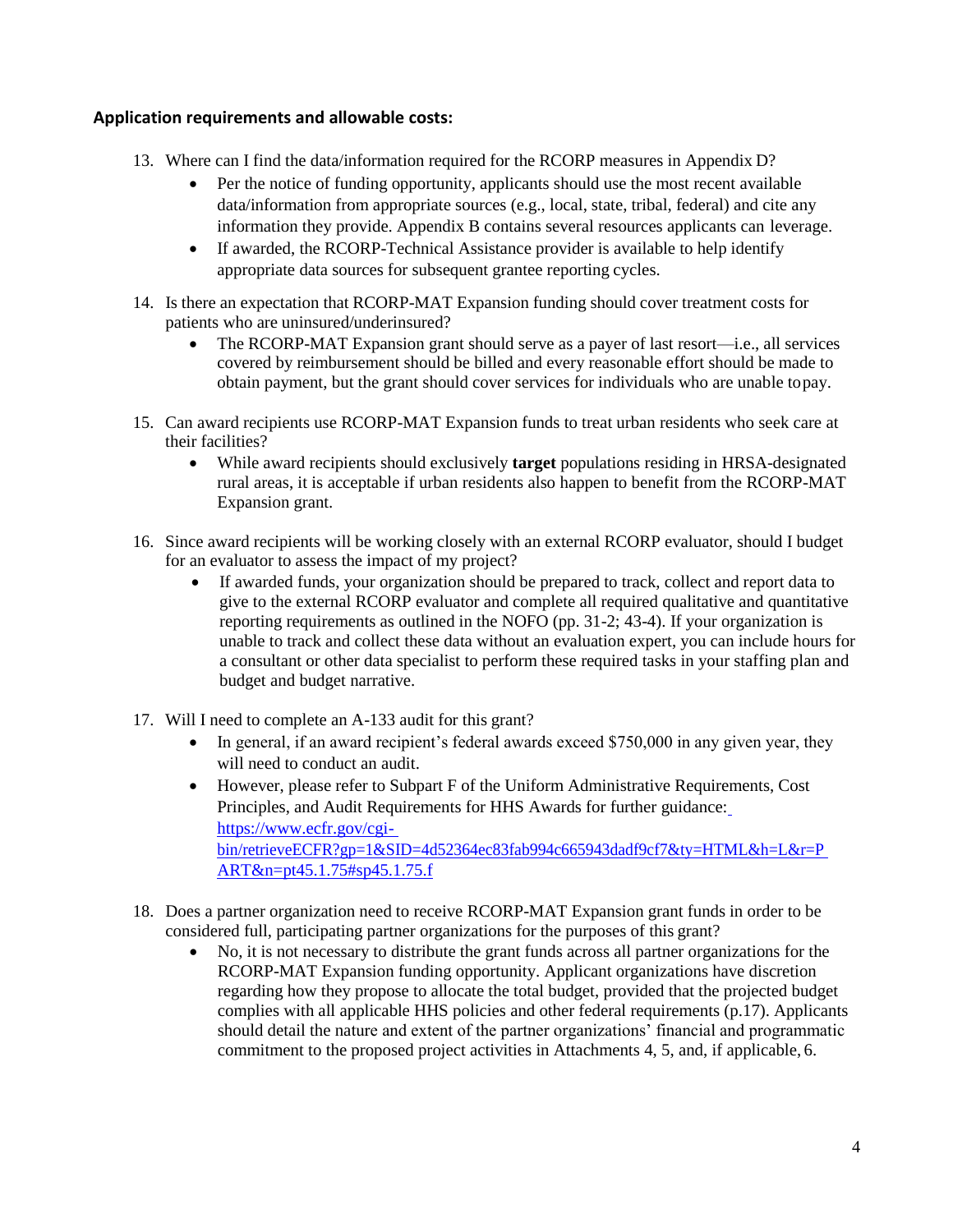- 19. Since award recipients will receive the full award amount in the first year of the grant, are they required to spend it over the three-year period of performance?
	- Yes, RCORP-MAT Expansion award recipients are required to allocate the award amount over a three-year period of performance and submit budgets and budget narratives for each of the three years of the grant.
- 20. Are minor renovations an allowable cost for this grant?
	- Certain minor renovations are allowable under the RCORP-MAT Expansion grant. These can include:
		- Reconfiguring space to facilitate co-location of SUD, mental health, and primary care services teams;
		- Adapting space to deliver virtual care that supports accurate clinical interviewing and assessment, clear visual and audio transmission, and ensures patient confidentiality;
		- Adapting or improving spaces for patients to participate in counseling and group visit services, and to access and receive training in self-management tools; and
		- Modifying examination rooms to increase access to pain management options, such as chiropractic, physical therapy, acupuncture, and group therapyservices.
	- The following activities are **not** categorized as minor alteration/renovation and are unallowable under RCORP-MAT Expansion:
		- Construction of a new building,
		- Acquisition of real property,
		- Installation of a modular building,
		- Building expansions,
		- Work that increases the building footprint, and
		- Significant new ground disturbance.
	- RCORP-MAT Expansion grant funds for minor renovations may not be used to supplement or supplant existing renovation funding; funds must be used for a new project.
	- Pre-renovation costs (Architectural & Engineering costs prior to 90 days before the budget period start date) are unallowable.
	- **Successful RCORP-MAT Expansion award recipients proposing minor renovation projects will be required to submit a prior approval request to HRSA upon receipt of award and refrain from implementing the minor renovations until the request hasbeen approved.**
- 21. Can my proposed project focus on individuals with other SUDs other than OUD?
	- The primary focus of the RCORP-MAT Expansion grant should be on individuals withOUD. However, recognizing that many individuals with OUD are polysubstance users or have other co-occurring conditions, your consortium may address the related SUD needs of this population.
- 22. Are participant support costs allowable for this grant?
	- Participant support costs—i.e., direct costs for items such as stipends or subsistence allowances, travel allowances, and registration fees paid to or on behalf of participants or trainees (but not employees) in connection with conferences, or training projects—are allowable costs under the RCORP-MAT Expansion grant.
- 23. My organization will not have hired all of our project staff by the time the application is due. How do I account for this in my application?
	- In Attachment 2 ("Staffing Plan"), it is appropriate to write TBD under "Name" if the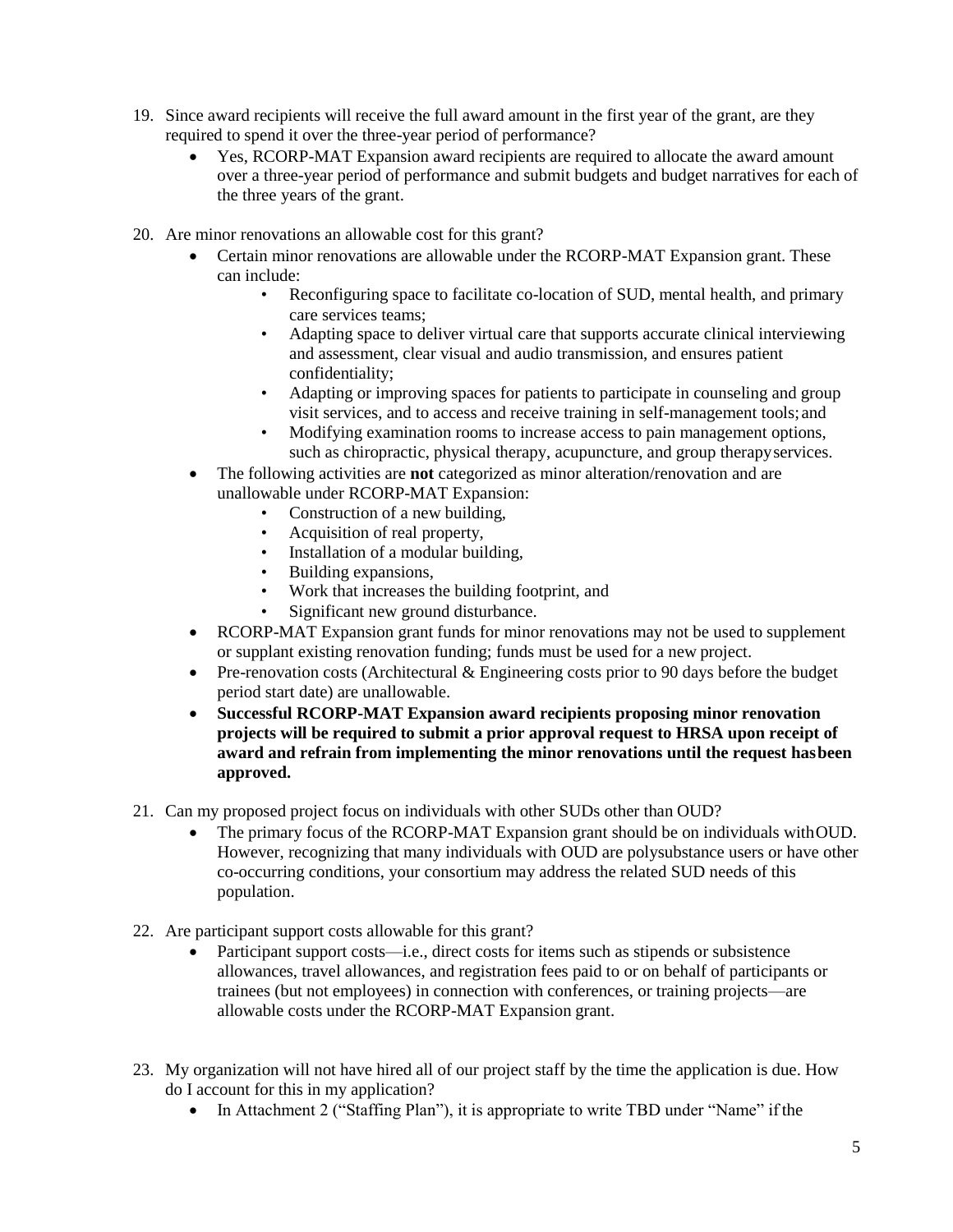individual has not yet been hired. However, you should include a description of the process and timeline for hiring staff. Note that award recipients are expected to be able to operationalize their work plans **immediately** upon receipt of award.

- 24. Can I use RCORP-MAT Expansion grant funds to purchase Naloxone (i.e. NARCAN), Vivitrol, and/or buprenorphine?
	- Yes, these are all allowable costs under the RCORP-MAT Expansion grant.
- 25. Can I use RCORP-MAT Expansion grant funds to purchase syringes?
	- The purchases of syringes is unallowable in all phases of the program.
	- Please refer to [HRSA's SF424 Application Guide](https://www.hrsa.gov/sites/default/files/hrsa/grants/apply/applicationguide/sf-424-guide.pdf) (pp. 26-27) for guidance around syringe purchases using grant funds: "Notwithstanding any other provision of this Act, no funds appropriated in this Act shall be used to purchase sterile needles or syringes for the hypodermic injection of any illegal drug: Provided, That such limitation does not apply to the use of funds for elements of a program other than making such purchases if the relevant State or local health department, in consultation with the Centers for Disease Control and Prevention, determines that the State or local jurisdiction, as applicable, is experiencing, or is at risk for, a significant increase in hepatitis infections or an HIV outbreak due to injection drug use, and such program is operating in accordance with State and locallaw."
- 26. What is the FTE requirement for the Project Director?
	- The RCORP-MAT Expansion NOFO not specify a minimum FTE requirement for project directors and other key program staff. That said, Project Directors cannot bill more than 1.0 FTE across federal grants.
	- Additionally, per the review criteria (pg. 28), applicants will need to demonstrate the extent to which the staffing plan has a direct link to the activities proposed in the work plan; the Project Director has the capacity to serve as the point person on the award, and make staffing, financial, or other adjustments to align project activities with the project outcomes; and the resumes and biographical sketches detail the qualifications and relevant experience for each proposed staff member.
- 27. Will there be an in-person meeting for grantees to attend? If so, should we include that in our proposed budget?
	- Yes, please include travel expenses for 2 staff members to attend one 2-3 day meeting per year in Rockville, Maryland. These expenses should be reflected in the SF-424 form and the budget narrative. Additional details for the timing of those meetings will be provided by HRSA when they are available.
- 28. Can RCORP-MAT Expansion funding be used to cover prevention, treatment, and recovery costs for patients who are uninsured/underinsured?
	- Yes. Award recipients who plan to use funds in this manner should ensure that the RCORP-MAT grant serves as a payer of last resort—i.e., all services covered by reimbursement should be billed and every reasonable effort should be made to obtain payment from third-party payers. Only after grant recipients receive a final determination from the insurer regarding lack of full reimbursement can the RCORP-MAT Expansion grant be used to cover the cost of services for underinsured individuals. RCORP-MAT Expansion grant funds can also be used to cover the cost of services for uninsured patients.
	- **RCORP-MAT Expansion funds cannot be used for the following purposes:** 
		- To supplant existing funding sources;
		- To pay down bad debt. Bad debt is debt that has been determined to be uncollectable, including losses (whether actual or estimated) arising from uncollectable accounts and other claims. Related collection and legal costs arising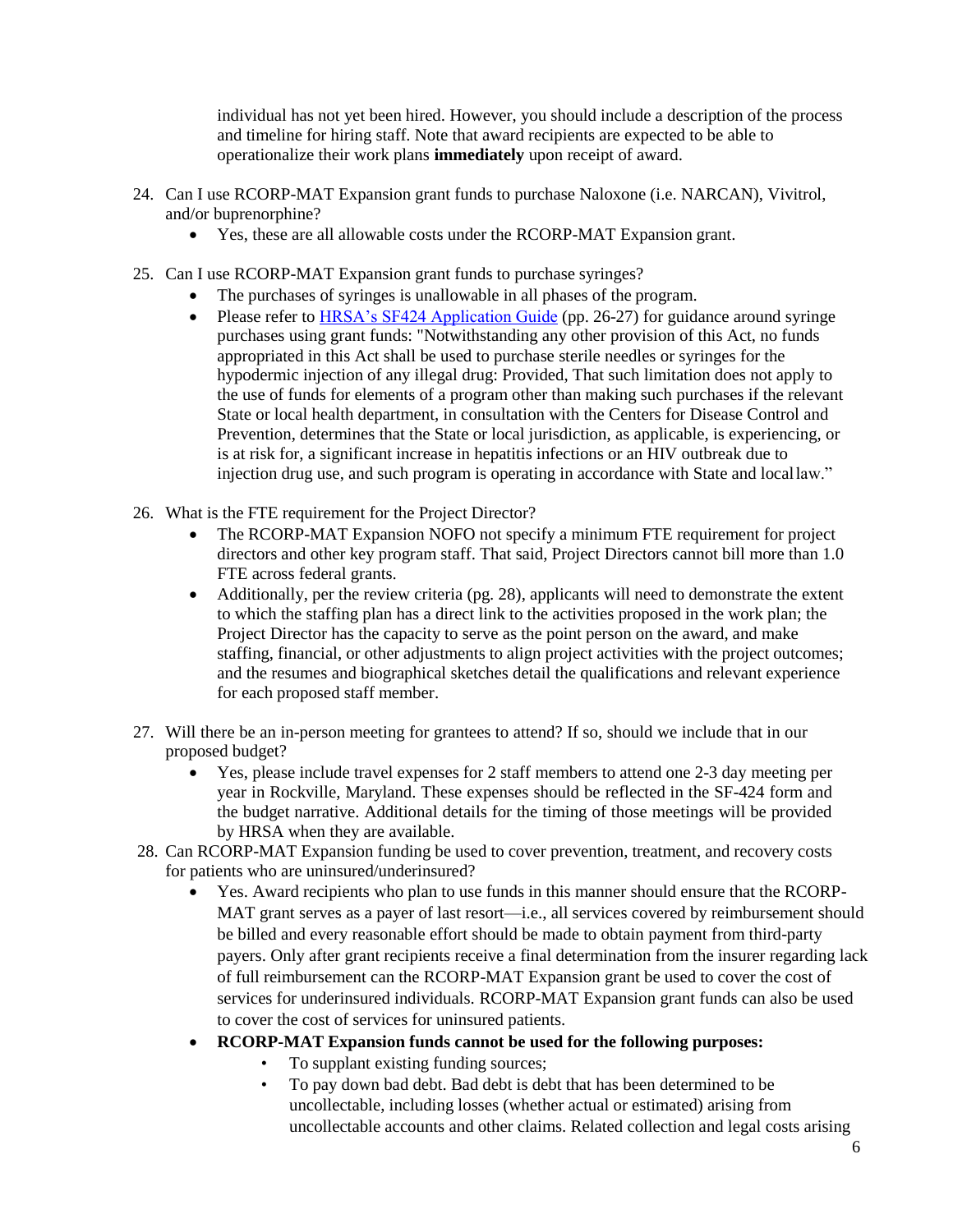from such debts after they have been determined to be uncollectable are also unallowable.

- To pay the difference between the cost to a provider for performing a service and the provider's negotiated rate with third-party payers (i.e., anticipated shortfall).
- 29. What are the guidelines for RCORP-MAT Expansion applicants and consortium members who wish to use RCORP-MAT Expansion funds to subsidize prevention, treatment, and recovery services for the un- or under-insured?
	- **For all applicants and consortium members (regardless of charity care or sliding fee policy):** 
		- RCORP-MAT Expansion funds can be used to pay the co-insurance, out-of-pocket expenses, and/or co-payment for patients who are unable to pay for prevention, treatment, and recovery services provided by the RCORP-MAT Expansion grant.
		- Applicants must include a line item(s) in the RCORP-MAT Expansion budget under "Other" for subsidized care with a detailed description of how the estimate was derived. For each project year, the justification should include the anticipated number of patients and encounters that would be covered by the grant; the payer mix of the patient population; the type and average cost of services that would be subsidized; and a rationale for why grant funds are needed to subsidize the cost of services.
		- If the funds will be used by consortium members that are subcontractors on the RCORP-MAT Expansion grant to subsidize care, then applicants must include line item(s) under "Contractual" for these costs. The budget narrative must provide a detailed justification for how each consortium member arrived at their estimate based on the above guidance.
	- **For providers that have a charity care policy**—i.e., a policy to provide health care services free of charge (or where only partial payment is expected not to include contractual allowances for otherwise insured patients) to individuals who meet certain financial criteria:
		- You must include the provider's documented charity care policy as an attachment to the application;
		- RCORP-MAT Expansion funds can only be used as a last resort to cover care for uninsured patients, or underinsured patients eligible for charity care (after the hospital has made every reasonable effort to obtain payment from third-party providers).
	- **For hospitals or non-hospital providers that do not have a charity care or sliding fee policy:** 
		- RCORP-MAT Expansion funds can only be used as a last resort to cover care for uninsured patients, or underinsured patients with a documented financial need who cannot pay for services.
	- **For Federally Qualified Health Centers (FQHCs):** 
		- FQHCs must adhere to health center requirements around Sliding Fee Discounts.

# **National Health Service Corps:**

- 30. Does the National Health Service Corps (NHSC) consider telehealth to be patient care?
	- Telehealth is considered patient care (when meeting the noted parameters), and is not limited to 8 hours. Patient care requirements for most NHSC clinicians is 32 hours in a 40 hour, fulltime schedule. For more information, please reference the [SUD Workforce Loan Repayment](https://nhsc.hrsa.gov/sites/default/files/NHSC/loan-repayment/sud-lrp-application-guidance.pdf)